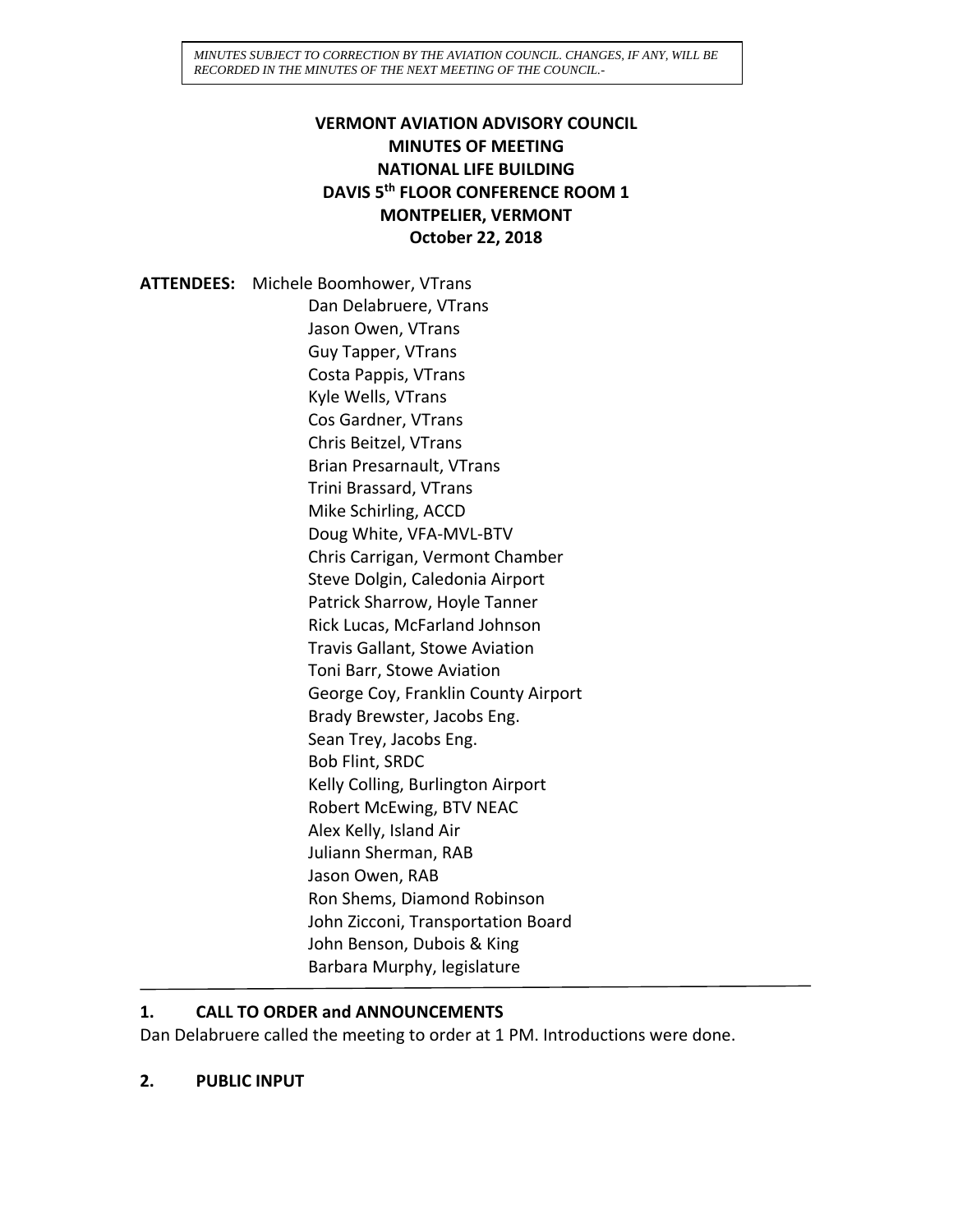Mike Schirling, ACCD, reported general aviation and state airports are being incorporated into the state economic development and marketing plan.

# **3. APPROVAL OF MINUTES**

*June 18, 2018*

**MOTION by Steve Dolgin, SECOND by Bob Flint, to approve the 6/18/18 minutes as written. VOTING: unanimous; motion carried.**

### **4. UPDATE ON NATIONAL LIFE BUILDING EVACUATION**

Staff reported the Aviation Section is back at the National Life building, but the longterm plan is to move to Barre. VTrans is relocating to the Dill Building at Barre City Place over the next 12 to 18 months.

# **5. RFP FOR FBO BENNINGTON**

Dan Delabruere reported the RFP for an FBO at Bennington Airport is under legal review presently then will go to Contract Administration. VTrans will also be doing an RFP for an FBO at Knapp Airport.

Trini Brassard reviewed the airport lease rate comparison 2018. Lease rates were last adjusted in 2008. George Coy expressed concern for the lease rate increase and charging the FBO offering services at the airport. FBO is not a lucrative business and increasing the rates could have a negative impact. Mike Schirling said the point is to get airport operational equilibrium or to make a profit. Michelle Boomhower said the state is investing funding to create facilities where businesses can occur and operate. Doug White said Vermont Flight Academy has published the rates and if there are changes there will be an impact. The state needs to be cautious the baseline lease rate does not chase people away. Trini Brassard said the rate is replacing unknown costs, such as percent of gross receipts, percent of maintenance and operation, and administrative work. When existing agreements expire the new rates will take effect. Airports will be brought into compliance. VTrans will be discussing the rates with FBO's. Steve Dolgin urged more broadly publicizing meetings on the airport rates.

### **6. T-BOARD AVIATION RULES**

John Zicconi, Transportation Board, and Ron Shems, attorney drafting the revised T-Board rules, reviewed the process (draft the rules, conduct a public process, submit to the legislative process for legislature support). Comments should be forwarded to John Zicconi as soon as possible. The T-Board permits private and public airports. There has been an increase in requests for private landing areas, specifically helicopter pads and private airstrips. The permit needs to reflect what is happening. The T-Board must see municipal approval before an applicant can apply for a permit. Many towns do not have zoning regulations in place pertaining to aviation. The permit application must meet public interest. A definition was drafted for 'public interest'.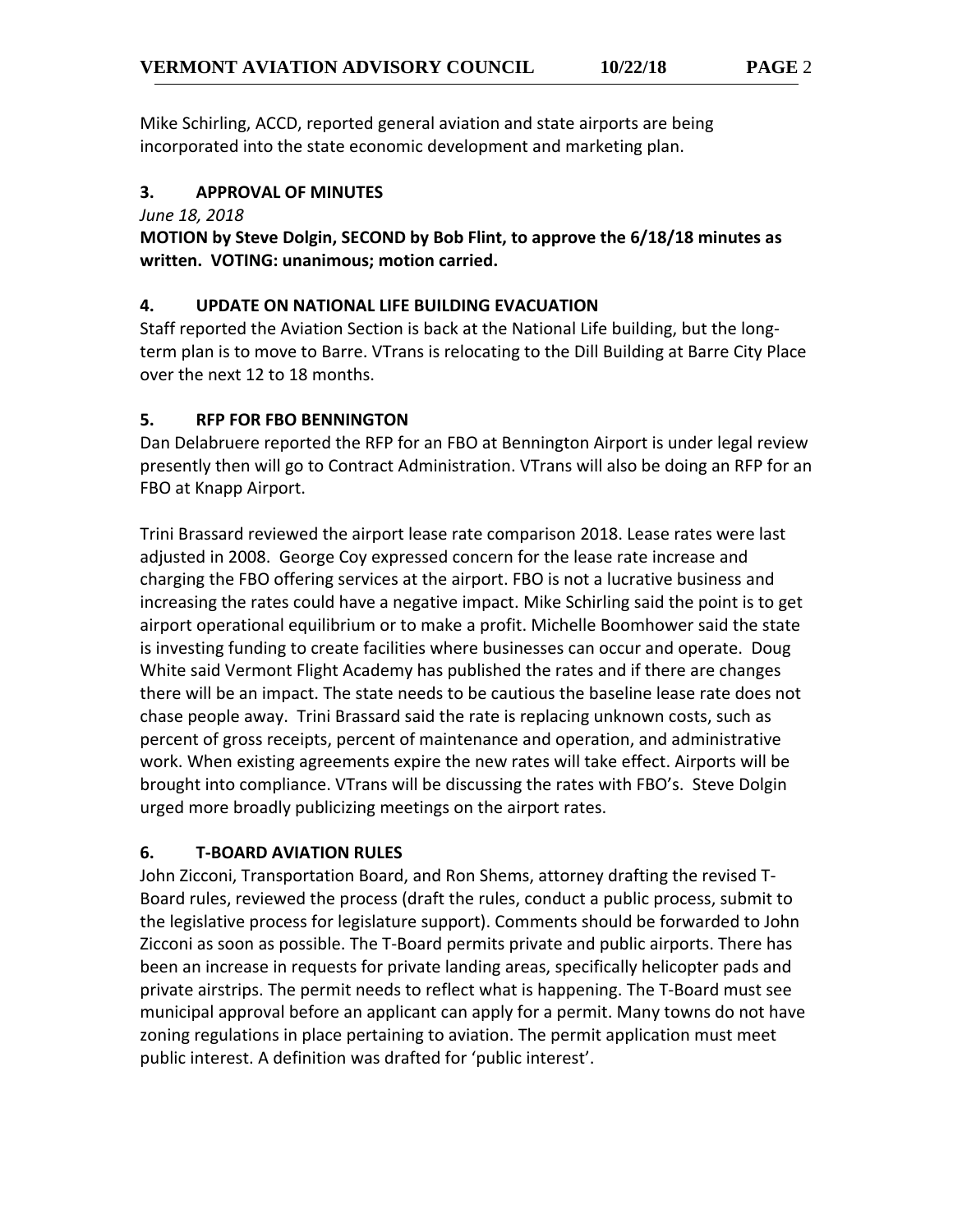George Coy commented not everyone who owns an aircraft is wealthy. Mr. Coy asked how the T-Board defines a landing zone and how unmanned drones will be addressed. John Zicconi said a landing zone is greater than one or two landings per year. The T-Board has not approached the drone issue yet.

Mike Schirling asked for an example of an "area of incongruity". John Zicconi said water areas or denser population areas where there may be noise issues. Ron Shems said the definition of public interest in the statutes now is problematic. Mr. Schirling urged avoiding replicating a process that creates impediment for good development.

Toni Barr asked if there have been any approvals for landing areas. John Zicconi said there have been approvals in Hampton, Woodbury, Lincoln, North Hero.

Brian Presarnault asked about exceptions for agriculture uses. John Zicconi said the T-Board does not have a tool to grant an exception.

Chris Beitzel asked about penalties for noncompliance. John Zicconi said there are no fees. The Attorney General can enforce compliance. If someone complains then the T-Board can reopen the permit. Municipalities are encouraged to permit on the local level and let the T-Board handle the technical details. Balance between neighbor issues and the rights of the landowner is always sought.

## **7. PROJECT UPDATES**

Kyle Wells reviewed work at Morse Airport in Bennington (runway reconstruction, parallel taxiway, safety area work, lighting, and wind socks) and Rutland Airport (parallel taxiway, improved access road, and update of the master plan). Cos Gardner reviewed the master plan and environmental assessment for Morrisville-Stowe Airport. Work in the short term (5 years) includes paving, taxiway work, tree clearing, increase apron area. Work in the longer term includes extending the taxiway, land acquisition for buildout, and paving safety areas. Dan Delabruere clarified the items in the master plan are there to meet FAA requirements and may not necessarily be permitted or built.

George Coy asked for an update on the Franklin Airport. Kyle Wells said there is a name change for the ALP, but not a master plan. George Coy said a storm water permit is needed for the ditch at the airport. The landowner is willing to dig the ditch on his property.

# **8. STATE AIRPORT SYSTEM PLAN UPDATE**

Costa Pappis reported meetings have been held with FBO's across the state and the public on the state airport system plan. Meeting summaries and presentations are posted on the website. Comments were focused on hangars, runways, lighting, marketing, educational opportunities, and economic development. A strategy is needed to incorporate economic development into project planning, support for educational programs, marketing of general aviation airports, improvements that enhance airports